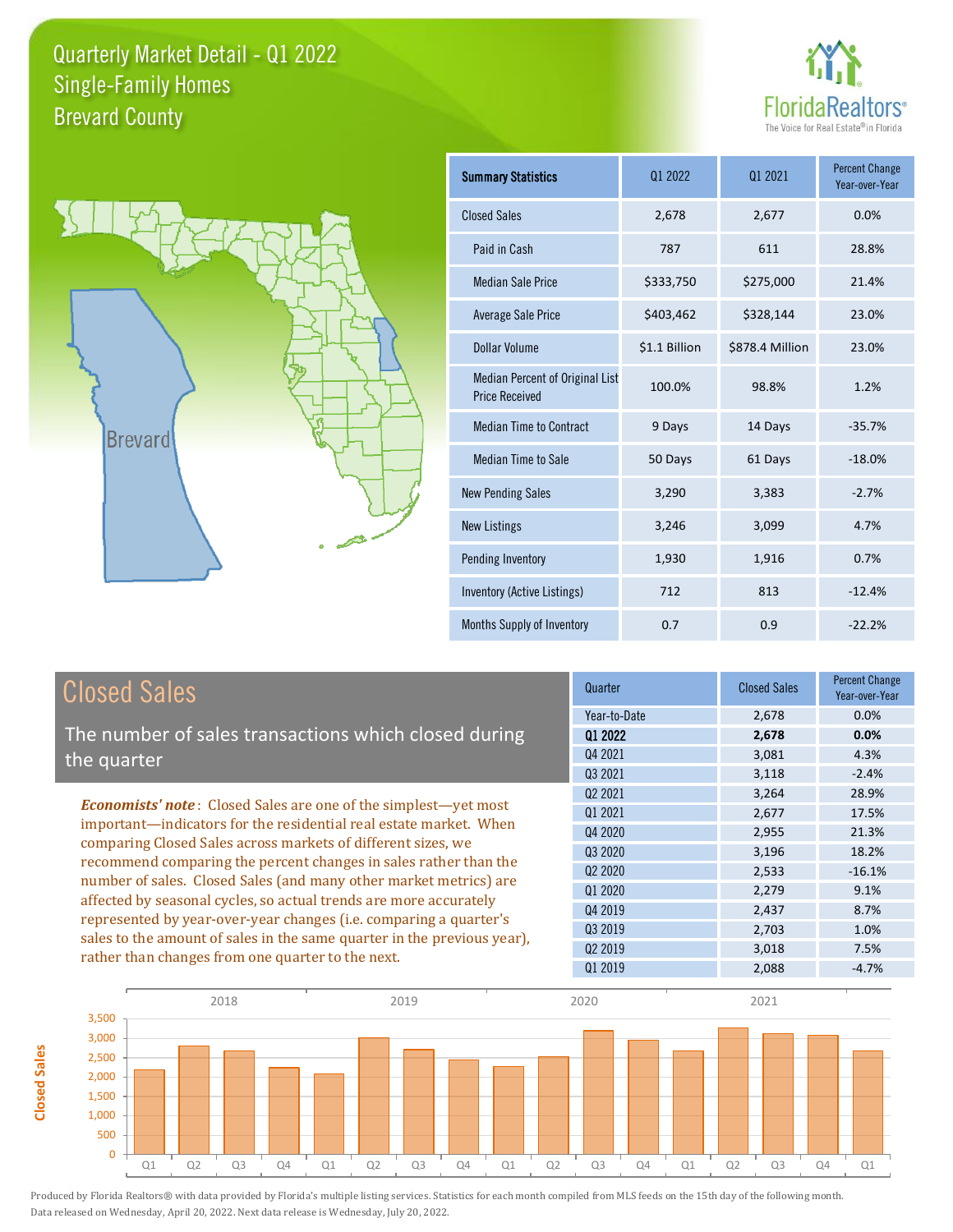**Cash Sales**



| Cash Sales                                                                                                               | Quarter             | <b>Cash Sales</b> | <b>Percent Change</b><br>Year-over-Year |
|--------------------------------------------------------------------------------------------------------------------------|---------------------|-------------------|-----------------------------------------|
|                                                                                                                          | Year-to-Date        | 787               | 28.8%                                   |
| The number of Closed Sales during the quarter in                                                                         | 01 2022             | 787               | 28.8%                                   |
| which buyers exclusively paid in cash                                                                                    | Q4 2021             | 828               | 43.5%                                   |
|                                                                                                                          | Q3 2021             | 803               | 34.5%                                   |
|                                                                                                                          | Q <sub>2</sub> 2021 | 860               | 116.1%                                  |
|                                                                                                                          | 01 2021             | 611               | 23.7%                                   |
| <b>Economists' note:</b> Cash Sales can be a useful indicator of the extent to                                           | Q4 2020             | 577               | 15.4%                                   |
| which investors are participating in the market. Why? Investors are                                                      | Q3 2020             | 597               | 7.6%                                    |
| far more likely to have the funds to purchase a home available up front,                                                 | Q <sub>2</sub> 2020 | 398               | $-35.0%$                                |
| whereas the typical homebuyer requires a mortgage or some other                                                          | Q1 2020             | 494               | $-4.4%$                                 |
| form of financing. There are, of course, many possible exceptions, so<br>this statistic should be interpreted with care. | Q4 2019             | 500               | $-8.3%$                                 |
|                                                                                                                          | 03 2019             | 555               | $-8.6%$                                 |
|                                                                                                                          | 02 2019             | 612               | 5.7%                                    |
|                                                                                                                          | Q1 2019             | 517               | $-7.2%$                                 |



# Cash Sales as a Percentage of Closed Sales

The percentage of Closed Sales during the quarter which were Cash Sales

*Economists' note* : This statistic is simply another way of viewing Cash Sales. The remaining percentages of Closed Sales (i.e. those not paid fully in cash) each quarter involved some sort of financing, such as mortgages, owner/seller financing, assumed loans, etc.

| Quarter      | <b>Percent of Closed</b><br>Sales Paid in Cash | <b>Percent Change</b><br>Year-over-Year |
|--------------|------------------------------------------------|-----------------------------------------|
| Year-to-Date | 29.4%                                          | 28.9%                                   |
| Q1 2022      | 29.4%                                          | 28.9%                                   |
| Q4 2021      | 26.9%                                          | 37.9%                                   |
| Q3 2021      | 25.8%                                          | 38.0%                                   |
| 02 2021      | 26.3%                                          | 67.5%                                   |
| 01 2021      | 22.8%                                          | 5.1%                                    |
| 04 2020      | 19.5%                                          | $-4.9%$                                 |
| 03 2020      | 18.7%                                          | $-8.8%$                                 |
| 02 2020      | 15.7%                                          | $-22.7%$                                |
| 01 2020      | 21.7%                                          | $-12.5%$                                |
| 04 2019      | 20.5%                                          | $-15.6%$                                |
| 03 2019      | 20.5%                                          | $-9.7%$                                 |
| 02 2019      | 20.3%                                          | $-1.5%$                                 |
| 01 2019      | 24.8%                                          | $-2.4%$                                 |

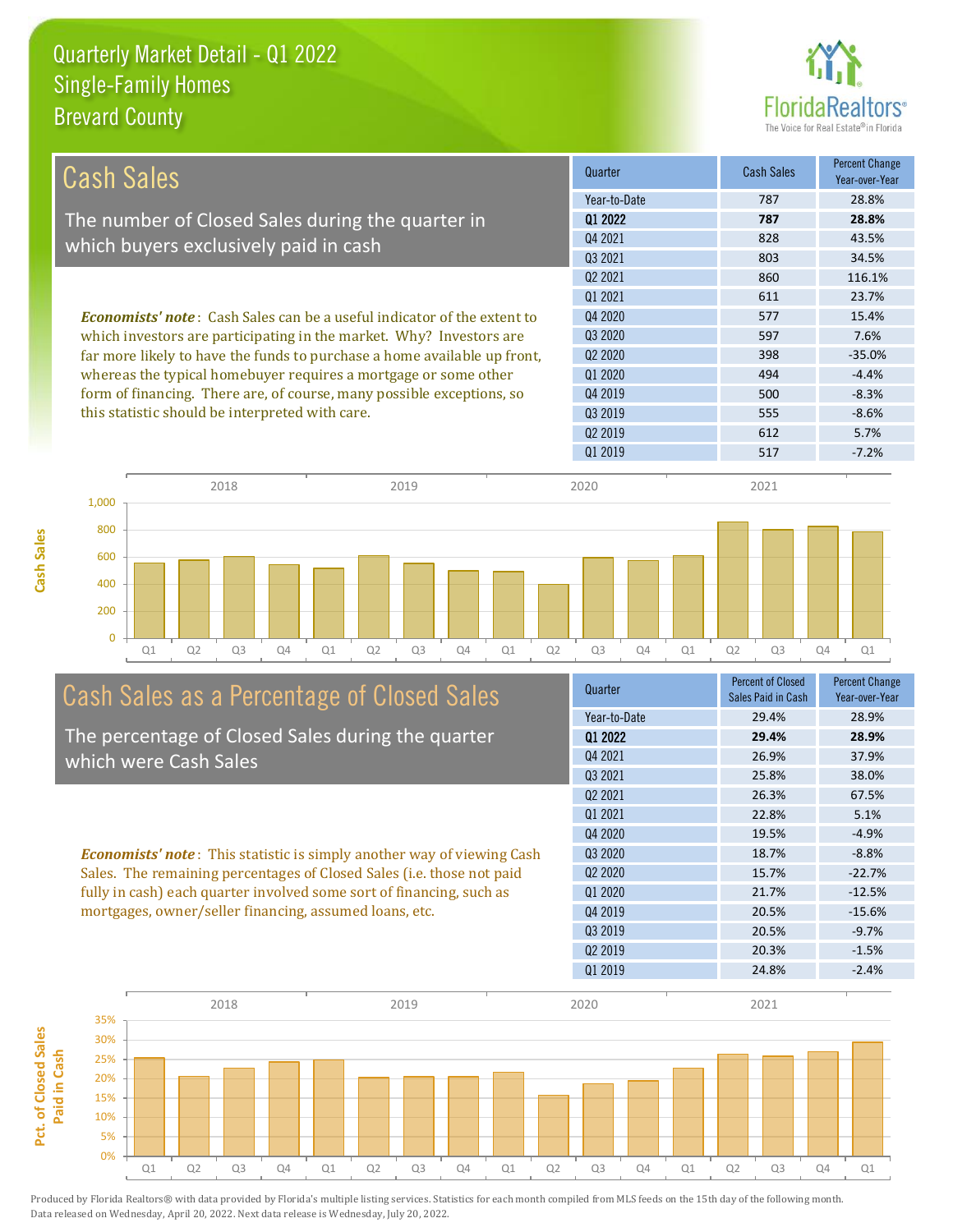

| <b>Median Sale Price</b>                                                  | Quarter                         | <b>Median Sale Price</b> | <b>Percent Change</b><br>Year-over-Year |
|---------------------------------------------------------------------------|---------------------------------|--------------------------|-----------------------------------------|
|                                                                           | Year-to-Date                    | \$333,750                | 21.4%                                   |
| The median sale price reported for the quarter (i.e.                      | 01 2022                         | \$333,750                | 21.4%                                   |
| 50% of sales were above and 50% of sales were below)                      | 04 2021                         | \$325,000                | 18.8%                                   |
|                                                                           | 03 2021                         | \$320,000                | 20.8%                                   |
|                                                                           | Q <sub>2</sub> 20 <sub>21</sub> | \$295,617                | 15.9%                                   |
| <b>Economists' note:</b> Median Sale Price is our preferred summary       | Q1 2021                         | \$275,000                | 9.1%                                    |
| statistic for price activity because, unlike Average Sale Price, Median   | Q4 2020                         | \$273,538                | 12.1%                                   |
| Sale Price is not sensitive to high sale prices for small numbers of      | Q3 2020                         | \$264,908                | 10.4%                                   |
| homes that may not be characteristic of the market area. Keep in mind     | Q <sub>2</sub> 20 <sub>20</sub> | \$255,000                | 5.7%                                    |
| that median price trends over time are not always solely caused by        | Q1 2020                         | \$252,000                | 9.7%                                    |
| changes in the general value of local real estate. Median sale price only | Q4 2019                         | \$244,000                | 7.0%                                    |
| reflects the values of the homes that sold each quarter, and the mix of   | Q3 2019                         | \$239,900                | 4.0%                                    |
| the types of homes that sell can change over time.                        | Q <sub>2</sub> 2019             | \$241,250                | 6.6%                                    |
|                                                                           | Q1 2019                         | \$229,750                | 1.5%                                    |
| 2018<br>2019<br>\$400K                                                    | 2020                            | 2021                     |                                         |
| \$300K<br>\$200K<br>\$100K                                                |                                 |                          |                                         |

Q1 Q2 Q3 Q4 Q1 Q2 Q3 Q4 Q1 Q2 Q3 Q4 Q1 Q2 Q3 Q4 Q1

# Average Sale Price

The average sale price reported for the quarter (i.e. total sales in dollars divided by the number of sales)

*Economists' note* : Usually, we prefer Median Sale Price over Average Sale Price as a summary statistic for home prices. However, Average Sale Price does have its uses—particularly when it is analyzed alongside the Median Sale Price. For one, the relative difference between the two statistics can provide some insight into the market for higher-end homes in an area.

| Quarter                         | <b>Average Sale Price</b> | <b>Percent Change</b><br>Year-over-Year |
|---------------------------------|---------------------------|-----------------------------------------|
| Year-to-Date                    | \$403,462                 | 23.0%                                   |
| Q1 2022                         | \$403,462                 | 23.0%                                   |
| Q4 2021                         | \$388,758                 | 15.7%                                   |
| Q3 2021                         | \$389,307                 | 21.9%                                   |
| Q <sub>2</sub> 2021             | \$373,436                 | 21.8%                                   |
| 01 2021                         | \$328,144                 | 10.6%                                   |
| Q4 2020                         | \$335,864                 | 16.8%                                   |
| Q3 2020                         | \$319,300                 | 12.0%                                   |
| Q <sub>2</sub> 20 <sub>20</sub> | \$306,521                 | 6.9%                                    |
| Q1 2020                         | \$296,677                 | 9.1%                                    |
| Q4 2019                         | \$287,518                 | 5.0%                                    |
| Q3 2019                         | \$285,121                 | 4.8%                                    |
| Q <sub>2</sub> 2019             | \$286,604                 | 5.1%                                    |
| Q1 2019                         | \$271,827                 | $-0.1%$                                 |



\$0K

**Average Sale Price Average Sale Price**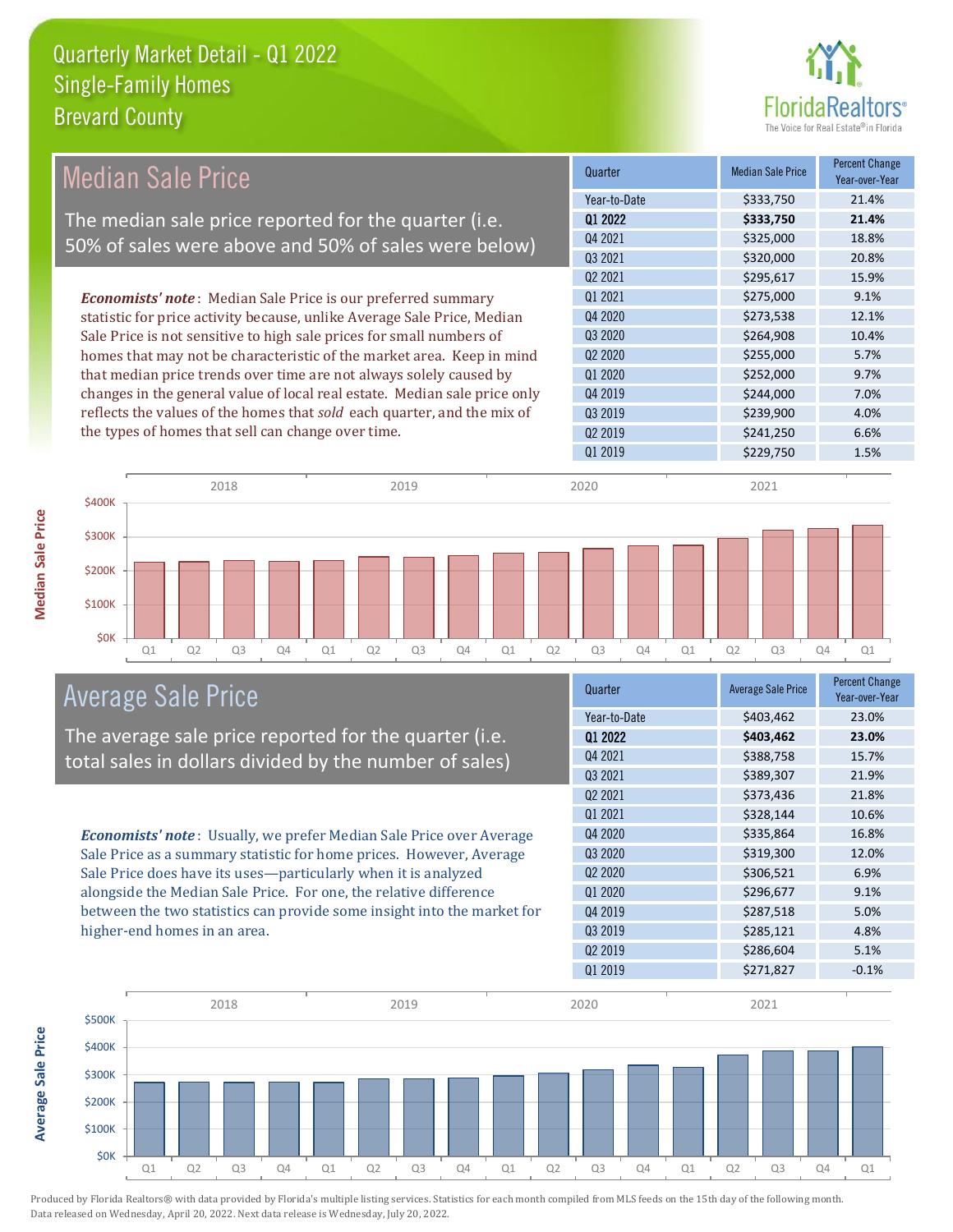

| Dollar Volume                                                                   | Quarter                         | <b>Dollar Volume</b> | <b>Percent Change</b><br>Year-over-Year |
|---------------------------------------------------------------------------------|---------------------------------|----------------------|-----------------------------------------|
|                                                                                 | Year-to-Date                    | \$1.1 Billion        | 23.0%                                   |
| The sum of the sale prices for all sales which closed                           | Q1 2022                         | \$1.1 Billion        | 23.0%                                   |
| during the quarter                                                              | Q4 2021                         | \$1.2 Billion        | 20.7%                                   |
|                                                                                 | Q3 2021                         | \$1.2 Billion        | 18.9%                                   |
|                                                                                 | Q <sub>2</sub> 2021             | \$1.2 Billion        | 57.0%                                   |
| <b>Economists' note</b> : Dollar Volume is simply the sum of all sale prices in | 01 2021                         | \$878.4 Million      | 29.9%                                   |
| a given time period, and can quickly be calculated by multiplying               | Q4 2020                         | \$992.5 Million      | 41.6%                                   |
| Closed Sales by Average Sale Price. It is a strong indicator of the health      | Q3 2020                         | \$1.0 Billion        | 32.4%                                   |
| of the real estate industry in a market, and is of particular interest to       | Q <sub>2</sub> 20 <sub>20</sub> | \$776.4 Million      | $-10.2%$                                |
| real estate professionals, investors, analysts, and government agencies.        | Q1 2020                         | \$676.1 Million      | 19.1%                                   |
| Potential home sellers and home buyers, on the other hand, will likely          | Q4 2019                         | \$700.7 Million      | 14.1%                                   |
| be better served by paying attention to trends in the two components            | Q3 2019                         | \$770.7 Million      | 5.9%                                    |

of Dollar Volume (i.e. sales and prices) individually.



# Median Percent of Original List Price Received

The median of the sale price (as a percentage of the original list price) across all properties selling during the quarter

*Economists' note* : The Median Percent of Original List Price Received is useful as an indicator of market recovery, since it typically rises as buyers realize that the market may be moving away from them and they need to match the selling price (or better it) in order to get a contract on the house. This is usually the last measure to indicate a market has shifted from down to up, so it is what we would call a *lagging* indicator.

| Quarter             | Med. Pct. of Orig.<br><b>List Price Received</b> | <b>Percent Change</b><br>Year-over-Year |
|---------------------|--------------------------------------------------|-----------------------------------------|
| Year-to-Date        | 100.0%                                           | 1.2%                                    |
| 01 2022             | 100.0%                                           | 1.2%                                    |
| Q4 2021             | 100.0%                                           | 1.7%                                    |
| 03 2021             | 100.0%                                           | 2.2%                                    |
| Q <sub>2</sub> 2021 | 100.0%                                           | 2.7%                                    |
| 01 2021             | 98.8%                                            | 1.9%                                    |
| 04 2020             | 98.3%                                            | 1.4%                                    |
| Q <sub>3</sub> 2020 | 97.8%                                            | 1.0%                                    |
| Q <sub>2</sub> 2020 | 97.4%                                            | 1.2%                                    |
| 01 2020             | 97.0%                                            | 1.6%                                    |
| 04 2019             | 96.9%                                            | 1.0%                                    |
| Q3 2019             | 96.8%                                            | 0.2%                                    |
| Q <sub>2</sub> 2019 | 96.2%                                            | $-0.6%$                                 |
| 01 2019             | 95.5%                                            | $-0.8%$                                 |

Q1 2019 **\$567.6 Million** -4.8%

Q2 2019 \$865.0 Million 12.9%

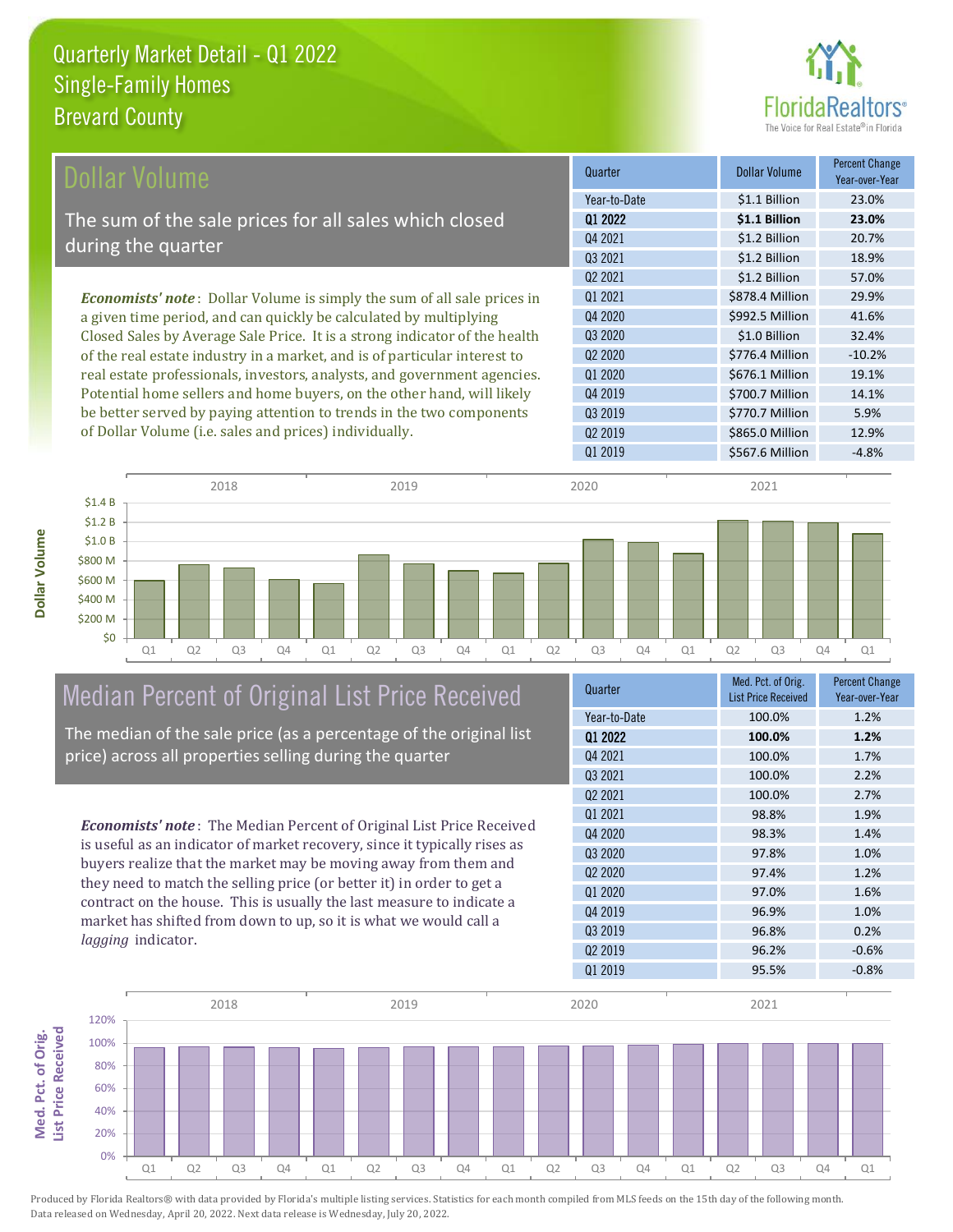

#### 9 Days -62.5% Q2 2021 8 Days -72.4% Q1 2020 35 Days -34.0% Quarter Median Time to **Median Time to Contract** Percent Change Year-over-Year Q1 2022 **9 Days -35.7%** Year-to-Date 9 Days -35.7% Q4 2021 11 Days -31.3% Q3 2021 Q3 2020 24 Days -22.6% Q2 2020 29 Days -23.7% Q1 2021 14 Days -60.0% Q4 2020 16 Days -50.0% 32 Days -17.9% Q3 2019 31 Days 3.3% Q4 2019 Q2 2019 **38 Days** 40.7% Q1 2019 53 Days 51.4% *Economists' note* : Like Time to Sale, Time to Contract is a measure of the length of the home selling process calculated for sales which closed during the quarter. The difference is that Time to Contract measures the number of days between the initial listing of a property and the signing of the contract which eventually led to the closing of the sale. When the gap between Median Time to Contract and Median Time to Sale grows, it is usually a sign of longer closing times and/or declining numbers of cash sales. 60 2018 2019 2020 2021 Median Time to Contract The median number of days between the listing date and contract date for all Closed Sales during the quarter

# **Median Time to Median Time to Contract**

**Median Time to Sale**

**Median Time to Sale** 



## Median Time to Sale

The median number of days between the listing date and closing date for all Closed Sales during the quarter

*Economists' note* : Time to Sale is a measure of the length of the home selling process, calculated as the number of days between the initial listing of a property and the closing of the sale. *Median* Time to Sale is the amount of time the "middle" property selling this month was on the market. That is, 50% of homes selling this month took *less* time to sell, and 50% of homes took *more* time to sell. Median Time to Sale gives a more accurate picture than Average Time to Sale, which can be skewed upward by small numbers of properties taking an abnormally long time to sell.

| Quarter                         | <b>Median Time to Sale</b> | <b>Percent Change</b><br>Year-over-Year |
|---------------------------------|----------------------------|-----------------------------------------|
| Year-to-Date                    | 50 Days                    | $-18.0%$                                |
| Q1 2022                         | 50 Days                    | $-18.0%$                                |
| Q4 2021                         | 52 Days                    | $-17.5%$                                |
| Q3 2021                         | 50 Days                    | $-28.6%$                                |
| Q <sub>2</sub> 20 <sub>21</sub> | 51 Days                    | $-32.0%$                                |
| 01 2021                         | 61 Days                    | $-22.8%$                                |
| Q4 2020                         | 63 Days                    | $-12.5%$                                |
| Q3 2020                         | 70 Days                    | $-4.1%$                                 |
| Q <sub>2</sub> 2020             | 75 Days                    | $-3.8%$                                 |
| Q1 2020                         | 79 Days                    | $-14.1%$                                |
| Q4 2019                         | 72 Days                    | $-7.7%$                                 |
| Q3 2019                         | 73 Days                    | 4.3%                                    |
| Q <sub>2</sub> 2019             | 78 Days                    | 16.4%                                   |
| 01 2019                         | 92 Days                    | 19.5%                                   |

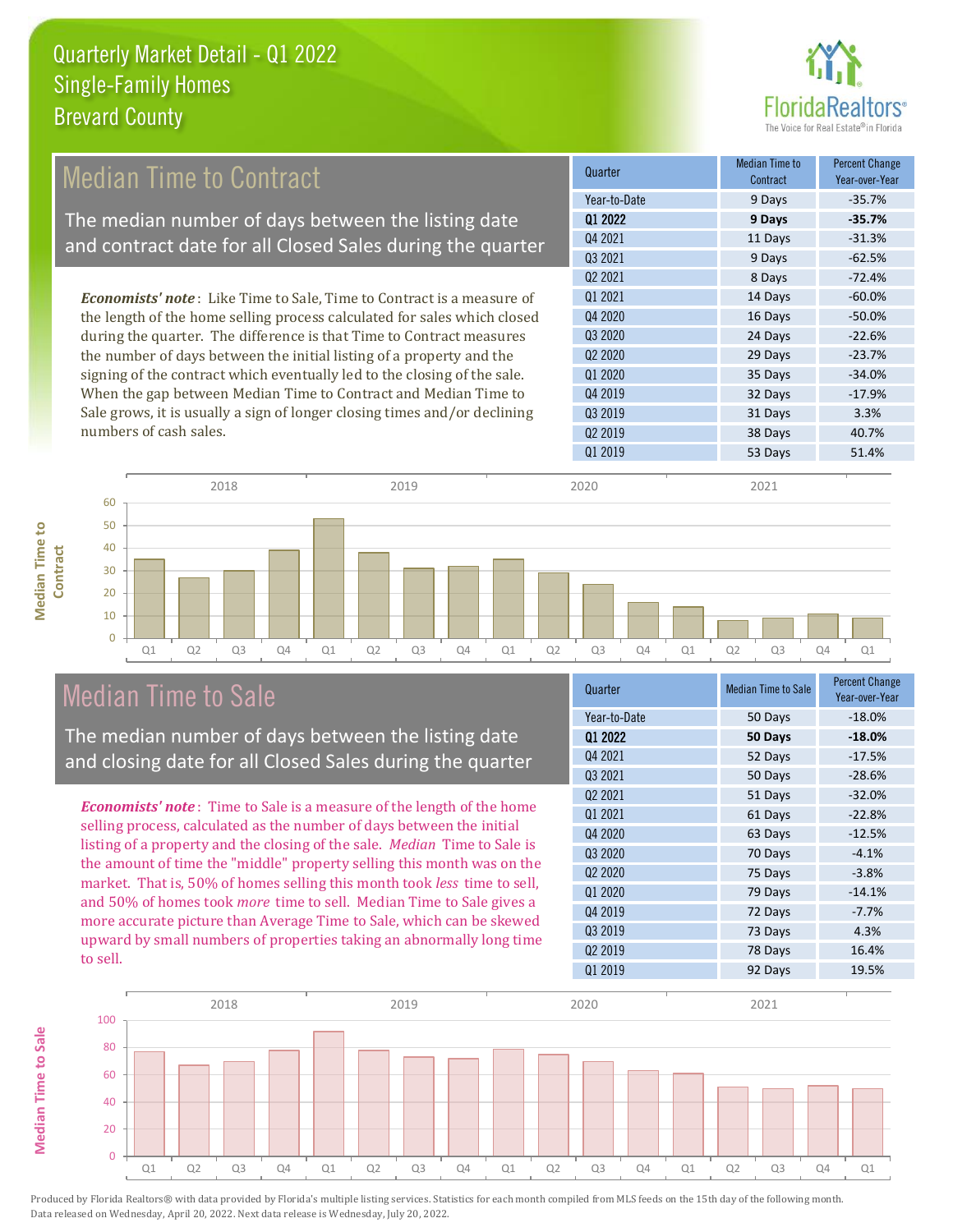

| <b>New Pending Sales</b>                                                      | Quarter                         | <b>New Pending Sales</b> | <b>Percent Change</b><br>Year-over-Year |
|-------------------------------------------------------------------------------|---------------------------------|--------------------------|-----------------------------------------|
|                                                                               | Year-to-Date                    | 3,290                    | $-2.7%$                                 |
| The number of listed properties that went under                               | 01 2022                         | 3,290                    | $-2.7%$                                 |
| contract during the quarter                                                   | Q4 2021                         | 2,966                    | 4.5%                                    |
|                                                                               | 03 2021                         | 3,327                    | 0.9%                                    |
|                                                                               | Q <sub>2</sub> 2021             | 3,306                    | 2.4%                                    |
| <b>Economists' note:</b> Because of the typical length of time it takes for a | 01 2021                         | 3,383                    | 14.4%                                   |
| sale to close, economists consider Pending Sales to be a decent               | Q4 2020                         | 2,837                    | 15.7%                                   |
| indicator of potential future Closed Sales. It is important to bear in        | Q3 2020                         | 3,298                    | 23.0%                                   |
| mind, however, that not all Pending Sales will be closed successfully.        | Q <sub>2</sub> 20 <sub>20</sub> | 3,228                    | 2.5%                                    |
| So, the effectiveness of Pending Sales as a future indicator of Closed        | Q1 2020                         | 2,958                    | 1.3%                                    |
| Sales is susceptible to changes in market conditions such as the              | Q4 2019                         | 2,451                    | 19.7%                                   |
| availability of financing for homebuyers and the inventory of                 | 03 2019                         | 2,682                    | 2.0%                                    |
| distressed properties for sale.                                               | 02 2019                         | 3,148                    | 3.2%                                    |
|                                                                               | 01 2019                         | 2,921                    | 2.2%                                    |



# New Listings

**New Listings**

**Pending Sales**

Pending Sales

The number of properties put onto the market during the quarter

*Economists' note* : New Listings tend to rise in delayed response to increasing prices, so they are often seen as a lagging indicator of market health. As prices rise, potential sellers raise their estimations of value—and in the most recent cycle, rising prices have freed up many potential sellers who were previously underwater on their mortgages. Note that in our calculations, we take care to not include properties that were recently taken off the market and quickly relisted, since these are not really *new* listings.

| Quarter                         | <b>New Listings</b> | <b>Percent Change</b><br>Year-over-Year |
|---------------------------------|---------------------|-----------------------------------------|
| Year-to-Date                    | 3,246               | 4.7%                                    |
| Q1 2022                         | 3,246               | 4.7%                                    |
| Q4 2021                         | 2,886               | 1.3%                                    |
| Q3 2021                         | 3,514               | 14.1%                                   |
| 02 2021                         | 3,536               | 16.4%                                   |
| 01 2021                         | 3,099               | $-8.7%$                                 |
| Q4 2020                         | 2,849               | 1.7%                                    |
| 03 20 20                        | 3,081               | 3.3%                                    |
| Q <sub>2</sub> 20 <sub>20</sub> | 3,037               | $-6.1%$                                 |
| Q1 2020                         | 3,396               | 4.0%                                    |
| Q4 2019                         | 2,801               | 3.8%                                    |
| Q3 2019                         | 2,983               | $-7.7%$                                 |
| Q <sub>2</sub> 2019             | 3,233               | $-11.0%$                                |
| Q1 2019                         | 3,265               | $-1.9%$                                 |

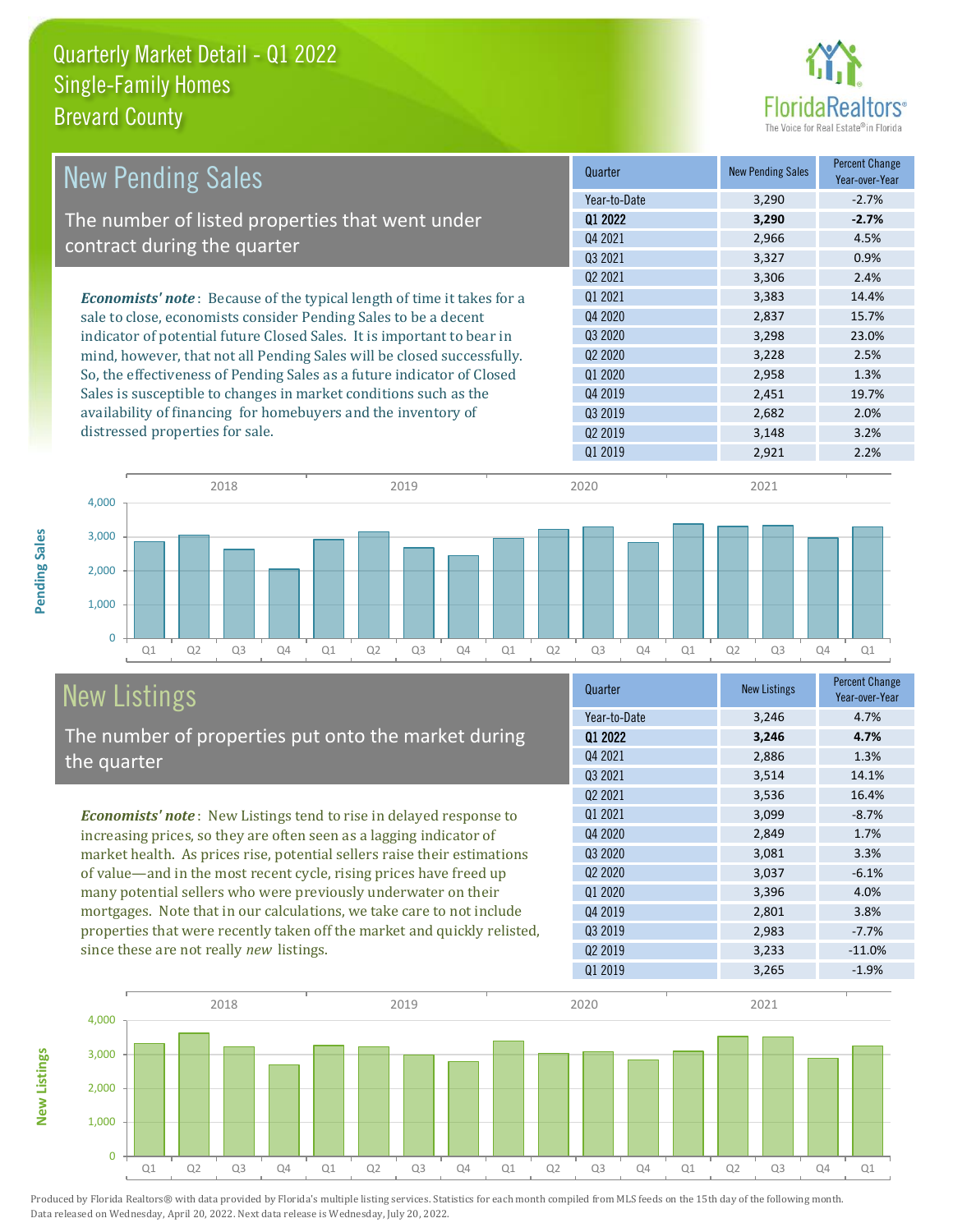

| <u>Invent</u> ory (Active Listings)                                         | Quarter             | Inventory | <b>Percent Change</b><br>Year-over-Year |
|-----------------------------------------------------------------------------|---------------------|-----------|-----------------------------------------|
|                                                                             | YTD (Monthly Avg)   | 772       | $-20.2%$                                |
| The number of property listings active at the end of                        | 01 2022             | 712       | $-12.4%$                                |
| the quarter                                                                 | Q4 2021             | 895       | $-28.9%$                                |
|                                                                             | Q3 2021             | 1.049     | $-24.7%$                                |
|                                                                             | 02 2021             | 931       | $-47.3%$                                |
| <b>Economists' note:</b> There are a number of ways to define and calculate | 01 2021             | 813       | $-65.9%$                                |
| Inventory. Our method is to simply count the number of active listings      | Q4 2020             | 1,258     | $-43.7%$                                |
| on the last day of the quarter, and hold this number to compare with        | Q3 2020             | 1,393     | $-39.8%$                                |
| the same quarter the following year. Inventory rises when New               | Q <sub>2</sub> 2020 | 1,767     | $-27.4%$                                |
| Listings are outpacing the number of listings that go off-market            | Q1 2020             | 2.387     | $-13.8%$                                |
| (regardless of whether they actually sell). Likewise, it falls when New     | Q4 2019             | 2,235     | $-20.4%$                                |

Q1 2019 2,769 18.8% Q1 Q2 Q3 Q4 Q1 Q2 Q3 Q4 Q1 Q2 Q3 Q4 Q1 Q2 Q3 Q4 Q1  $\overline{0}$ 500 1,000 1,500 2,000 2,500 3,000 2018 2019 2020 2021

# Months Supply of Inventory

An estimate of the number of months it will take to deplete the current Inventory given recent sales rates

Listings aren't keeping up with the rate at which homes are going off-

*Economists' note* : MSI is a useful indicator of market conditions. The benchmark for a balanced market (favoring neither buyer nor seller) is 5.5 months of inventory. Anything higher is traditionally a buyers' market, and anything lower is a sellers' market. There is no single accepted way of calculating MSI. A common method is to divide current Inventory by the most recent month's Closed Sales count, but this count is a usually poor predictor of future Closed Sales due to seasonal cycles. To eliminate seasonal effects, we use the 12-month average of monthly Closed Sales instead.

| Quarter                  | <b>Months Supply</b> | <b>Percent Change</b><br>Year-over-Year |  |
|--------------------------|----------------------|-----------------------------------------|--|
| <b>YTD (Monthly Avg)</b> | 0.8                  | $-27.3%$                                |  |
| Q1 2022                  | 0.7                  | $-22.2%$                                |  |
| 04 2021                  | 0.9                  | $-35.7%$                                |  |
| Q3 2021                  | 1.0                  | $-37.5%$                                |  |
| Q <sub>2</sub> 2021      | 0.9                  | $-57.1%$                                |  |
| Q1 2021                  | 0.9                  | $-66.7%$                                |  |
| Q4 2020                  | 1.4                  | $-46.2%$                                |  |
| 03 20 20                 | 1.6                  | $-42.9%$                                |  |
| 02 2020                  | 2.1                  | $-27.6%$                                |  |
| Q1 2020                  | 2.7                  | $-20.6%$                                |  |
| Q4 2019                  | 2.6                  | $-23.5%$                                |  |
| Q3 2019                  | 2.8                  | $-12.5%$                                |  |
| Q <sub>2</sub> 2019      | 2.9                  | $-6.5%$                                 |  |
| Q1 2019                  | 3.4                  | 21.4%                                   |  |

Q3 2019 2,313 -12.1%  $Q2 2019$  2,433 -3.3%



Produced by Florida Realtors® with data provided by Florida's multiple listing services. Statistics for each month compiled from MLS feeds on the 15th day of the following month. Data released on Wednesday, April 20, 2022. Next data release is Wednesday, July 20, 2022.

market.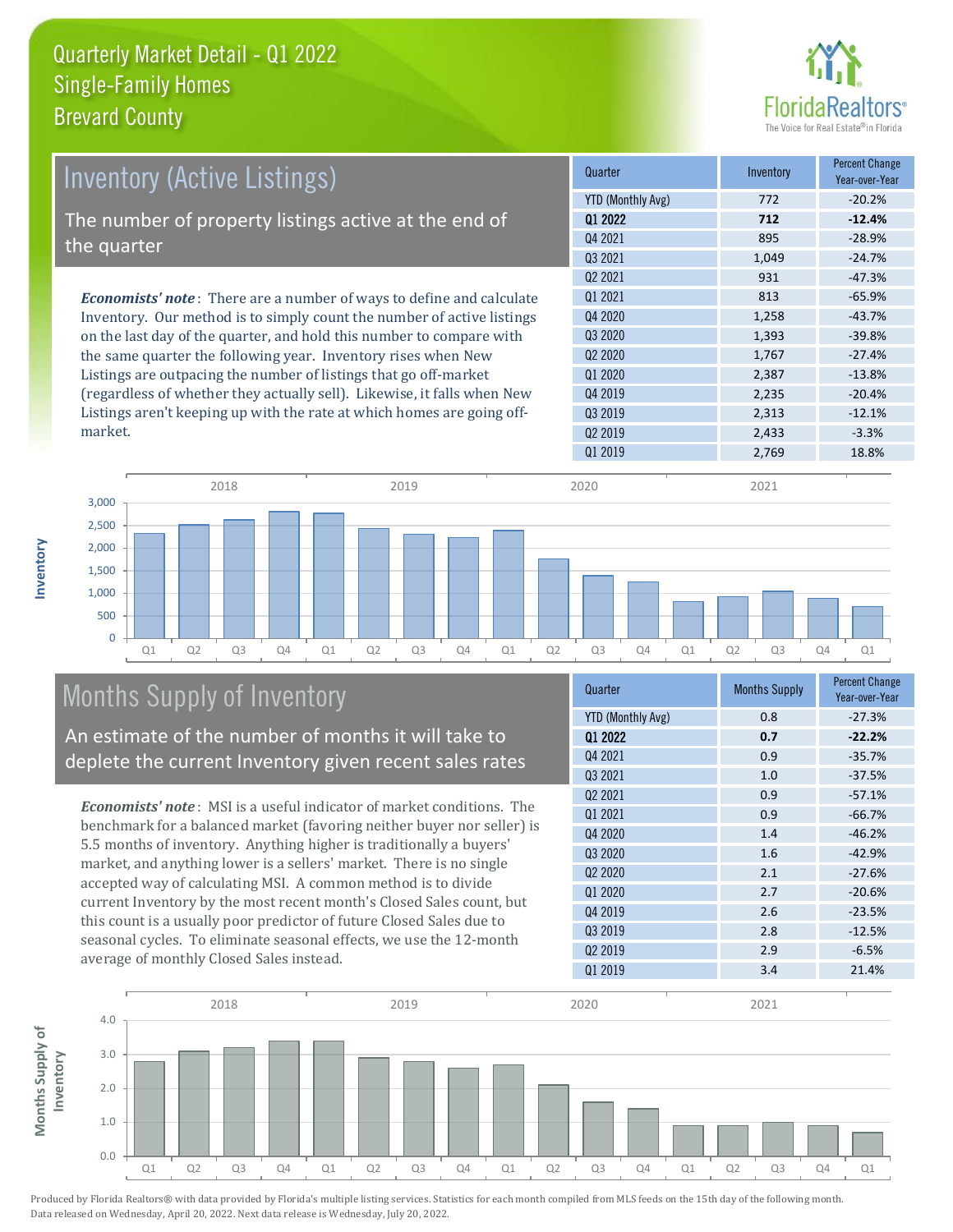

# Closed Sales by Sale Price

The number of sales transactions which closed during the quarter

*Economists' note:* Closed Sales are one of the simplest—yet most important—indicators for the residential real estate market. When comparing Closed Sales across markets of different sizes, we recommend comparing the percent changes in sales rather than the number of sales. Closed Sales (and many other market metrics) are affected by seasonal cycles, so actual trends are more accurately represented by year-over-year changes (i.e. comparing a quarter's sales to the amount of sales in the same quarter in the previous year), rather than changes from one quarter to the next.

| Sale Price            | <b>Closed Sales</b> | <b>Percent Change</b><br>Year-over-Year |
|-----------------------|---------------------|-----------------------------------------|
| Less than \$50,000    | 3                   | 50.0%                                   |
| $$50,000 - $99,999$   | 14                  | $-36.4%$                                |
| $$100,000 - $149,999$ | 34                  | $-60.5%$                                |
| $$150,000 - $199,999$ | 149                 | $-54.0%$                                |
| \$200,000 - \$249,999 | 302                 | $-50.1%$                                |
| \$250,000 - \$299,999 | 432                 | $-14.6%$                                |
| \$300,000 - \$399,999 | 850                 | 49.6%                                   |
| \$400,000 - \$599,999 | 552                 | 44.1%                                   |
| $$600,000 - $999,999$ | 271                 | 89.5%                                   |
| \$1,000,000 or more   | 71                  | 86.8%                                   |



### Median Time to Contract by Sale Price The median number of days between the listing date

and contract date for all Closed Sales during the quarter

*Economists' note* : Like Time to Sale, Time to Contract is a measure of the length of the home selling process calculated for sales which closed during the quarter. The difference is that Time to Contract measures the number of days between the initial listing of a property and the signing of the contract which eventually led to the closing of the sale. When the gap between Median Time to Contract and Median Time to Sale grows, it is usually a sign of longer closing times and/or declining numbers of cash sales.

| <b>Sale Price</b>     | Median Time to<br>Contract | <b>Percent Change</b><br>Year-over-Year |
|-----------------------|----------------------------|-----------------------------------------|
| Less than \$50,000    | 36 Days                    | $-10.0%$                                |
| \$50,000 - \$99,999   | 11 Days                    | $-60.7%$                                |
| $$100,000 - $149,999$ | 14 Days                    | $-6.7%$                                 |
| $$150,000 - $199,999$ | 16 Days                    | 23.1%                                   |
| \$200,000 - \$249,999 | 10 Days                    | 0.0%                                    |
| \$250,000 - \$299,999 | 8 Days                     | $-42.9%$                                |
| \$300,000 - \$399,999 | 8 Days                     | $-33.3%$                                |
| \$400,000 - \$599,999 | 9 Days                     | $-43.8%$                                |
| \$600,000 - \$999,999 | 14 Days                    | $-30.0%$                                |
| $$1,000,000$ or more  | 22 Days                    | $-59.3%$                                |



Produced by Florida Realtors® with data provided by Florida's multiple listing services. Statistics for each month compiled from MLS feeds on the 15th day of the following month. Data released on Wednesday, April 20, 2022. Next data release is Wednesday, July 20, 2022.

**Median Time to Contract**

**Median Time to Contract**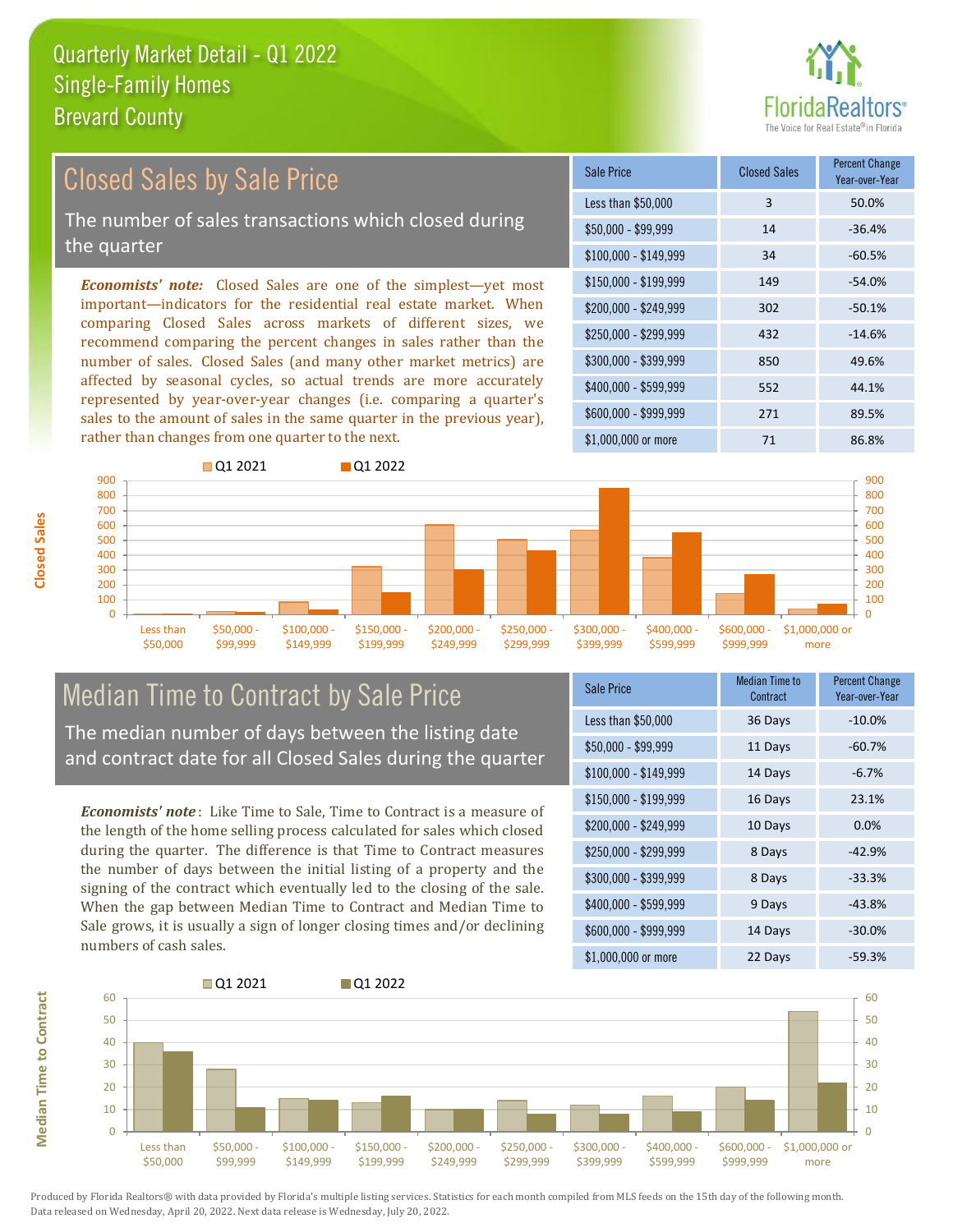# New Listings by Initial Listing Price The number of properties put onto the market during

the quarter

*Economists' note:* New Listings tend to rise in delayed response to increasing prices, so they are often seen as a lagging indicator of market health. As prices rise, potential sellers raise their estimations of value—and in the most recent cycle, rising prices have freed up many potential sellers who were previously underwater on their mortgages. Note that in our calculations, we take care to not include properties that were recently taken off the market and quickly relisted, since these are not really *new* listings.

| <b>Initial Listing Price</b> | <b>New Listings</b> | <b>Percent Change</b><br>Year-over-Year |  |
|------------------------------|---------------------|-----------------------------------------|--|
| Less than \$50,000           | $\mathbf{1}$        | N/A                                     |  |
| \$50,000 - \$99,999          | 10                  | $-54.5%$                                |  |
| $$100,000 - $149,999$        | 37                  | $-61.5%$                                |  |
| $$150,000 - $199,999$        | 135                 | $-60.8%$                                |  |
| \$200,000 - \$249,999        | 254                 | $-56.8%$                                |  |
| \$250,000 - \$299,999        | 475                 | $-25.9%$                                |  |
| \$300,000 - \$399,999        | 1,184               | 81.9%                                   |  |
| \$400,000 - \$599,999        | 678                 | 47.7%                                   |  |
| \$600,000 - \$999,999        | 360                 | 65.9%                                   |  |
| $$1,000,000$ or more         | 112                 | 38.3%                                   |  |



### Inventory by Current Listing Price The number of property listings active at the end of the quarter

*Economists' note* : There are a number of ways to define and calculate Inventory. Our method is to simply count the number of active listings on the last day of the quarter, and hold this number to compare with the same quarter the following year. Inventory rises when New Listings are outpacing the number of listings that go off-market (regardless of whether they actually sell). Likewise, it falls when New Listings aren't keeping up with the rate at which homes are going offmarket.

| <b>Current Listing Price</b> | Inventory    | <b>Percent Change</b><br>Year-over-Year |  |
|------------------------------|--------------|-----------------------------------------|--|
| Less than \$50,000           | $\mathbf{1}$ | 0.0%                                    |  |
| $$50,000 - $99,999$          | 3            | $-70.0%$                                |  |
| $$100,000 - $149,999$        | 6            | $-77.8%$                                |  |
| $$150,000 - $199,999$        | 22           | $-69.4%$                                |  |
| $$200,000 - $249,999$        | 28           | $-71.1%$                                |  |
| \$250,000 - \$299,999        | 74           | $-47.5%$                                |  |
| \$300,000 - \$399,999        | 225          | 58.5%                                   |  |
| \$400,000 - \$599,999        | 162          | 13.3%                                   |  |
| \$600,000 - \$999,999        | 119          | 16.7%                                   |  |
| \$1,000,000 or more          | 72           | $-7.7%$                                 |  |



Produced by Florida Realtors® with data provided by Florida's multiple listing services. Statistics for each month compiled from MLS feeds on the 15th day of the following month. Data released on Wednesday, April 20, 2022. Next data release is Wednesday, July 20, 2022.

**Inventory**